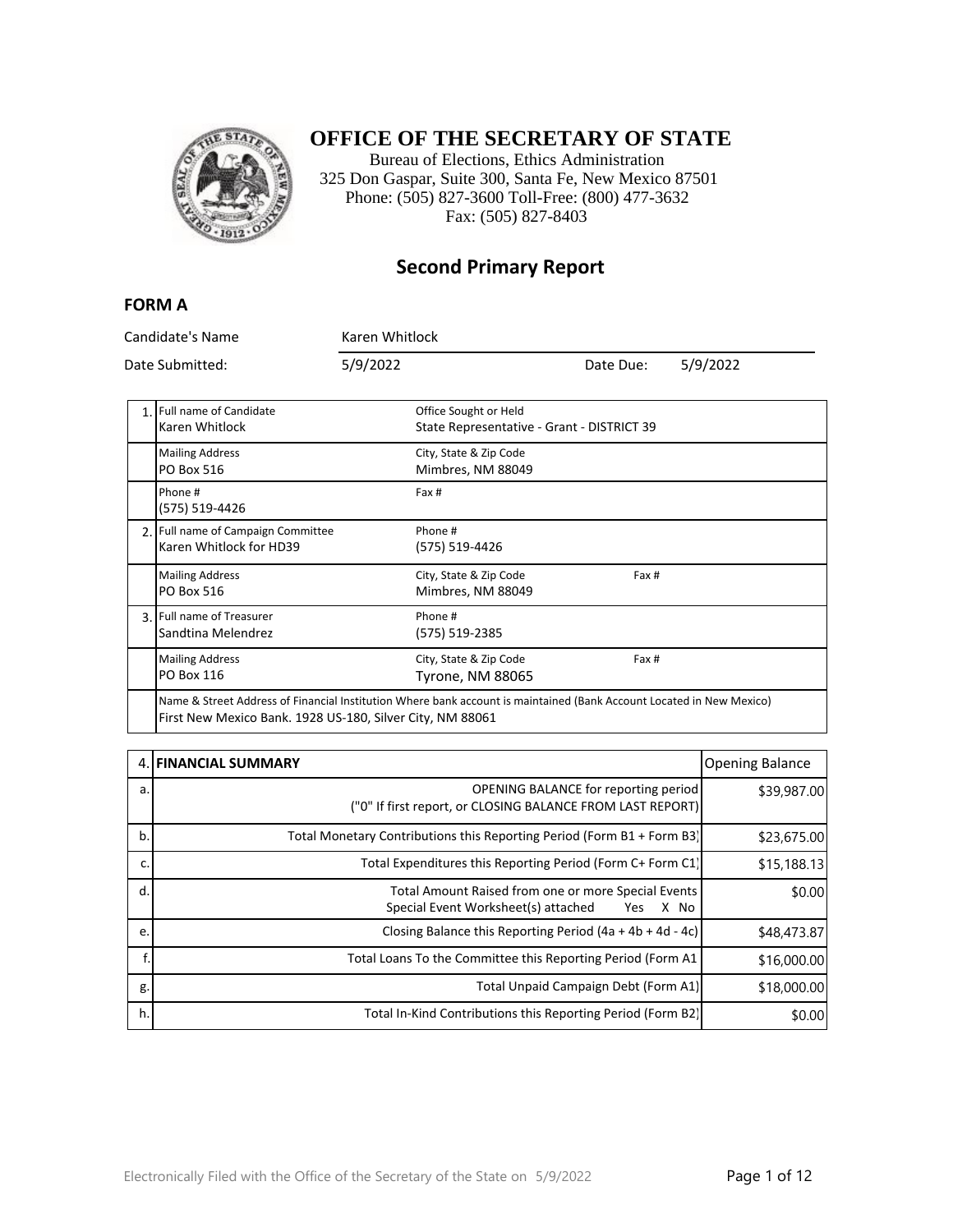### **Report of Expenditures and Contributions**

#### **Form A 1**

| Candidate's Name<br>Date Submitted: |  | Karen Whitlock |           |             |          |
|-------------------------------------|--|----------------|-----------|-------------|----------|
|                                     |  | 5/9/2022       | Date Due: |             | 5/9/2022 |
| 1. TOTAL DEBT CARRIED FORWARD       |  |                |           | \$2,000.00  |          |
| 2. TOTAL LOAN CONTRIBUTIONS         |  |                |           | \$16,000.00 |          |
| 3. TOTAL DEBT PAID                  |  |                |           | \$0.00      |          |

4. TOTAL LOANS FORGIVEN \$0.00

5. TOTAL UNPAID DEBT \$18,000.00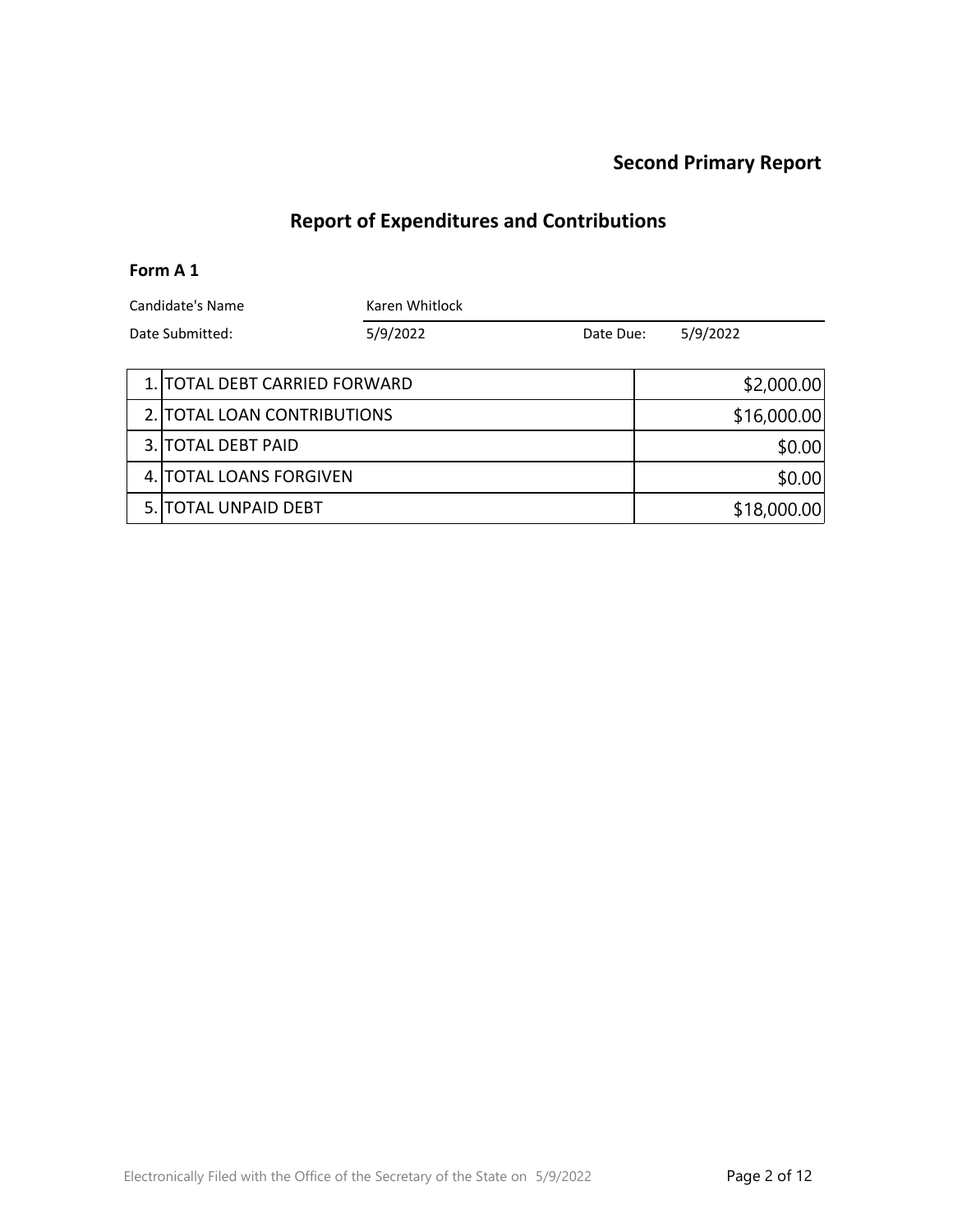### **Report of Expenditures and Contributions**

## **FORM B 1 MONETARY CONTRIBUTIONS**

Candidate's Name Karen Whitlock

Date Submitted: 5/9/2022 Date Due: 5/9/2022

| <b>DATE</b> | <b>NAME and ADDRESS of CONTRIBUTOR</b>                                                      | <b>OCCUPATION</b>    | <b>AMOUNT</b> |
|-------------|---------------------------------------------------------------------------------------------|----------------------|---------------|
| 4/5/2022    | Committee to Elect Javier Martinez<br>2955 MOYA RD NW<br>ALBUQUERQUE, NM 87104<br><b>CK</b> | Campaign Committee   | \$500.00      |
| 4/7/2022    | <b>Brian Etheridge</b><br>2030 N SILVER STREET<br>SILVER CITY, NM 88061<br>online           | Other - Pediatrician | \$300.00      |
| 4/7/2022    | Susan Barber<br>P.O. BOX 156<br>BUCKHORN, NM 88025<br>online                                | Other - Not Employed | \$25.00       |
| 4/12/2022   | Justin Wecks<br>1100 W Kelly St<br>Silver City, NM 88061<br>online                          | Other - Realtor      | \$100.00      |
| 4/13/2022   | Kevin LaVine<br>4571 E TIMMER WAY<br>SILVER CITY, NM 88061-4740<br>online                   | Other - Not Employed | \$250.00      |
| 4/14/2022   | Joseph Sabatini<br>3514 6th St NW<br>Albuquerque, NM 87107<br>online                        | Other - Not employed | \$150.00      |
| 4/14/2022   | Margaret Karlin<br>P.O.BOX 148<br>ELEPHANT BUTTE, NM 87935<br>online                        | Other - Not Employed | \$30.00       |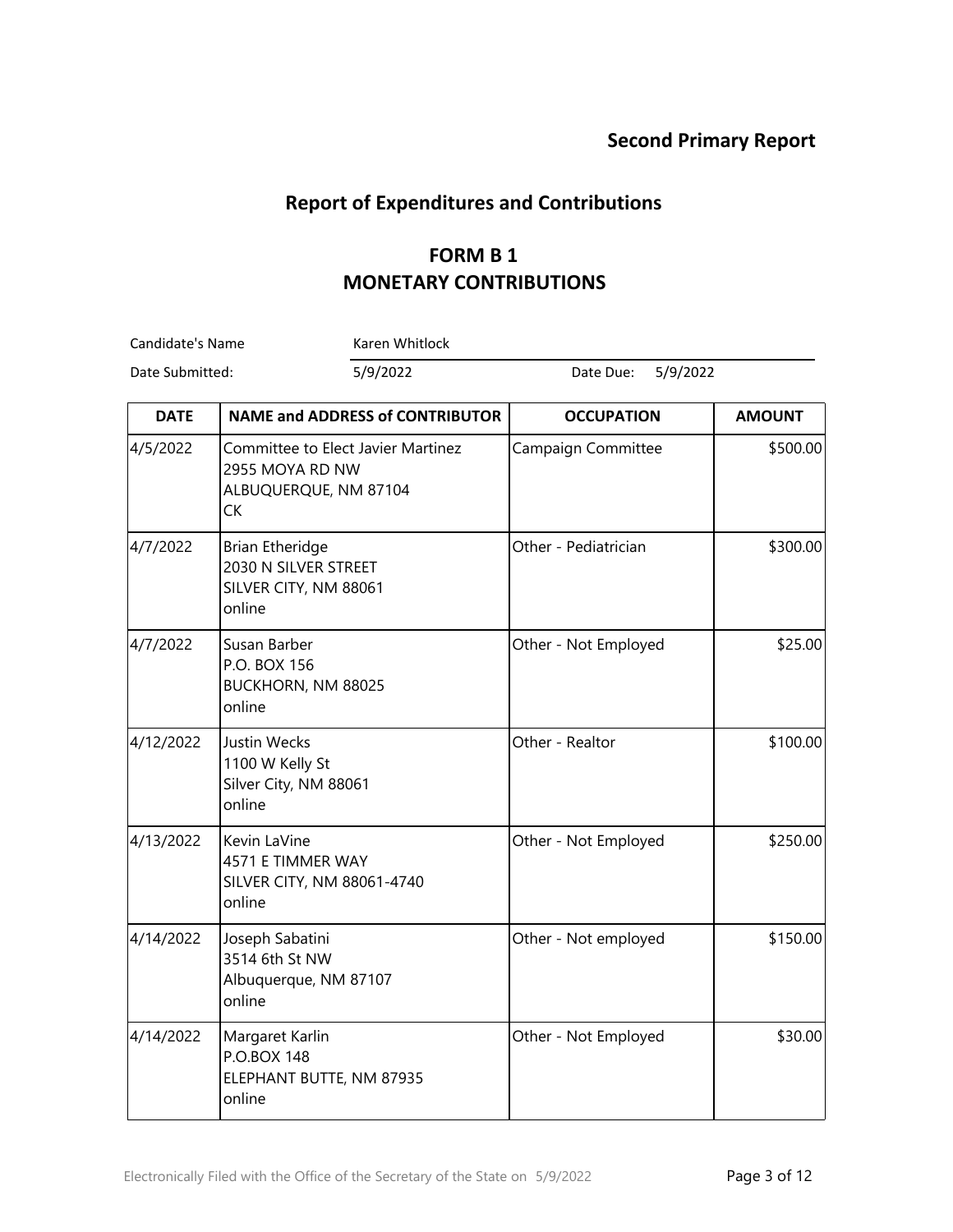| 4/15/2022 | Azima Lila Forest<br>410 W SAN VICENTE ST<br>SILVER CITY, NM 88061<br>online                | Other - Not Employed              | \$10.00    |
|-----------|---------------------------------------------------------------------------------------------|-----------------------------------|------------|
| 4/15/2022 | Patricia "Patty" A Lundstrom<br>3406 BLUE HILL AVE<br>GALLUP, NM 87301<br>СK                | Campaign Committee                | \$1,000.00 |
| 4/16/2022 | Jennifer Ford<br>736 Valverde Dr SE<br>Albuquerque, NM 87108<br>online                      | Other - Strategic Advisor         | \$250.00   |
| 4/17/2022 | <b>Betty Clough</b><br>15020 SHORELINE DR.<br><b>WEED, CA 96094</b><br>online               | Other - Not Employed              |            |
| 4/17/2022 | Kathryn Sherlock<br>1004 Camino Oraibi<br>Santa Fe, NM 87505<br>online                      | Other - Not Employed              | \$200.00   |
| 4/21/2022 | <b>AFT NM Public Education Proud</b><br>530 Jefferson St. NE<br>Albuquerque, NM 87108<br>СK | <b>Political Action Committee</b> | \$2,000.00 |
| 4/21/2022 | susan sherman<br>P.O.BOX 5166<br>SILVER CITY, NM 88062<br>online                            | \$100.00<br>Other - Not Employed  |            |
| 4/21/2022 | Wendy and Don Graves<br>310 N SILVER ST<br>SILVER CITY, NM 88061<br>online                  | Other - Not Employed<br>\$50.00   |            |
| 4/23/2022 | Alethea Eason<br>602 BIRCH ST<br>SILVER CITY, NM 88061<br>online                            | Other - Not Employed              | \$25.00    |
| 4/23/2022 | Peter Ossorio<br>5525 LOST PADRE MINE RD.<br>LAS CRUCES, NM 88011<br>online                 | Other - Not Employed              | \$100.00   |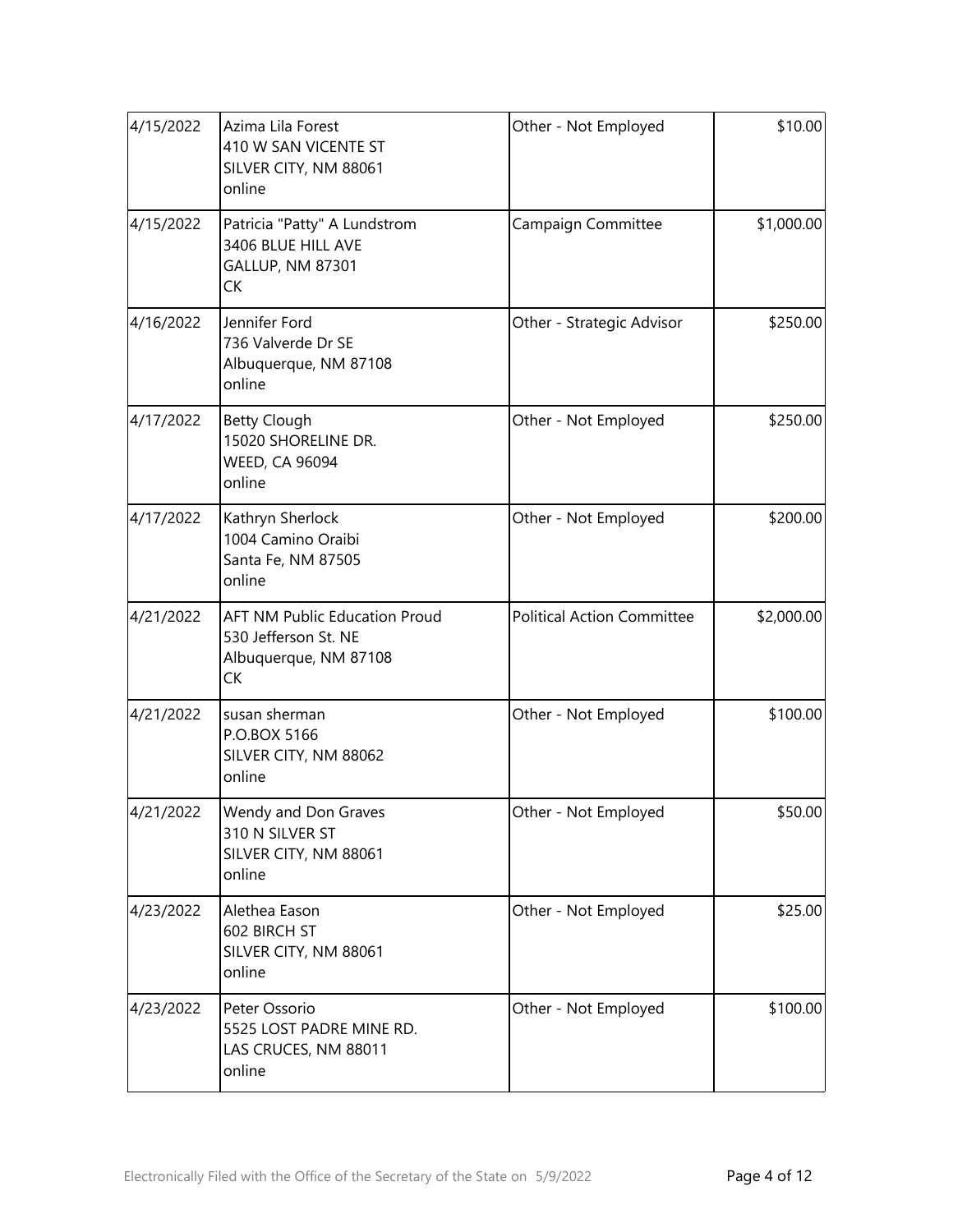| 4/24/2022 | Paula Stevens<br>60 HITCHIN POST RDG<br>SILVER CITY, NM 88061<br>online              | Other - Administration | \$25.00    |
|-----------|--------------------------------------------------------------------------------------|------------------------|------------|
| 4/26/2022 | Trina Kaiser<br>425 E SKYVIEW DR<br>SILVER CITY, NM 88061<br>online                  | Other - therapist      | \$25.00    |
| 4/30/2022 | Vicki Barnitt<br>34 VESUVIUS WAY<br>SILVER CITY, NM 88061<br>online                  | Other - Not Employed   | \$50.00    |
| 5/1/2022  | <b>Jack Howell</b><br>2020 N Silver St.<br>SILVER CITY, NM 88061<br><b>CK</b>        | Individual             | \$50.00    |
| 5/2/2022  | Azima Lila Forest<br>410 W SAN VICENTE ST<br>SILVER CITY, NM 88061<br>online         | Other - Not Employed   | \$10.00    |
| 5/2/2022  | Bonni Jo Rogers<br>PO Box 2419<br>Silver City, NM 88062<br><b>CK</b>                 | Individual             | \$50.00    |
| 5/2/2022  | Committee to Elect Javier Martinez<br>2955 MOYA RD NW<br>ALBUQUERQUE, NM 87104<br>CK | Campaign Committee     | \$2,000.00 |
| 5/2/2022  | Susan J McFeaters<br>16909 GEORGE WASHINGTON DRIVE<br>RICKVILLE, MD 20853<br>online  | Other - Professor      | \$25.00    |
| 5/2/2022  | Tara Jaramillo<br>P.O. BOX 1743<br>SOCORRO, NM 87801<br>online                       | Other - CEO            | \$100.00   |
|           |                                                                                      | <b>TOTAL</b>           | \$7,675.00 |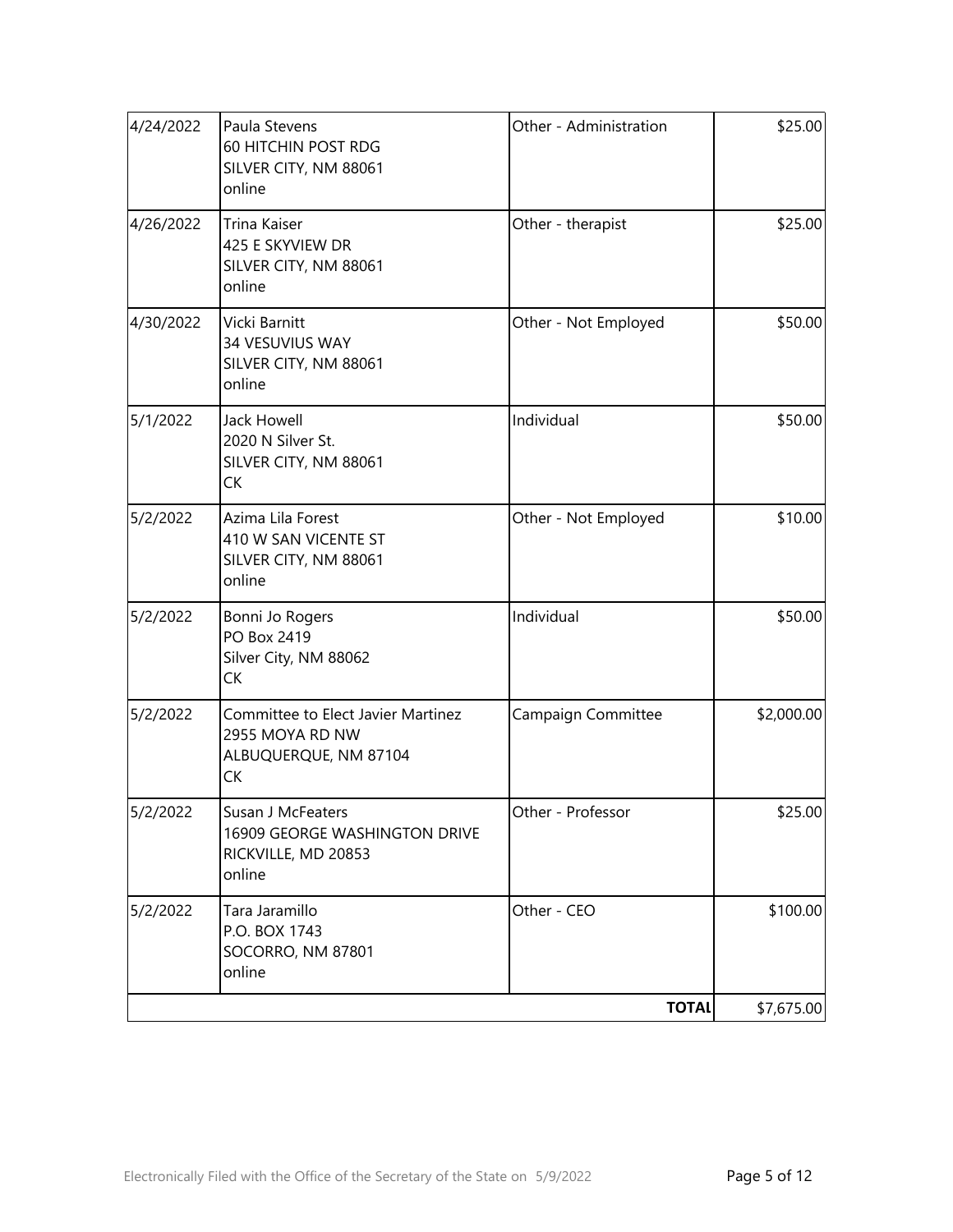# **Report of Expenditures and Contributions**

#### **FORM B 2 IN-KIND CONTRIBUTIONS**

| Candidate's Name | Karen Whitlock |                    |  |
|------------------|----------------|--------------------|--|
| Date Submitted:  | 5/9/2022       | Date Due: 5/9/2022 |  |

| <b>DATE</b> | <b>NAME and ADDRESS of CONTRIBUTOR</b> | <b>OCCUPATION</b> | <b>AMOUNT</b> |
|-------------|----------------------------------------|-------------------|---------------|
|             |                                        |                   |               |
|             |                                        |                   |               |
|             |                                        |                   |               |
|             |                                        |                   |               |
|             |                                        | <b>TOTAL</b>      |               |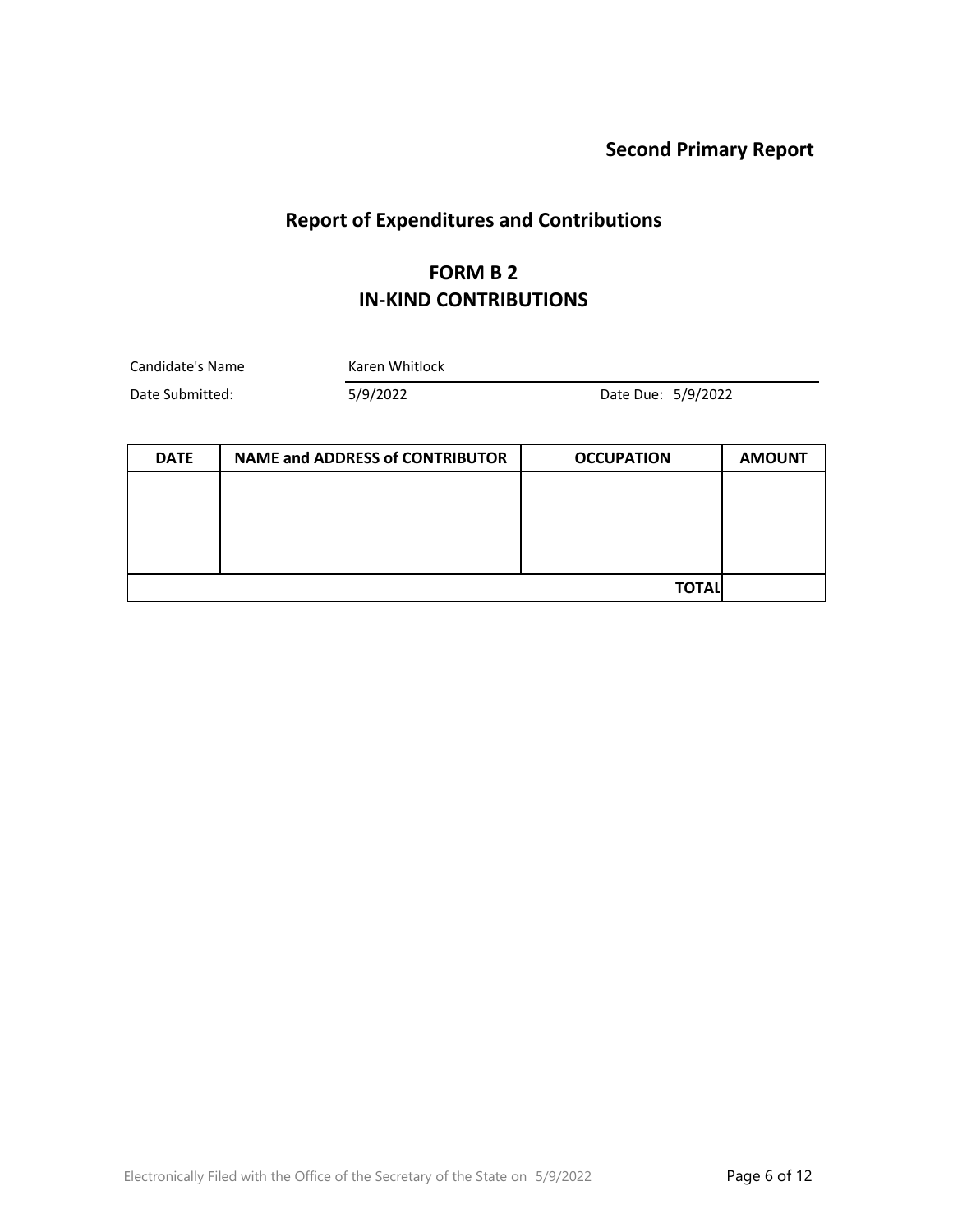# **Report of Expenditures and Contributions**

## **FORM B 3 LOAN CONTRIBUTIONS**

| Candidate's Name<br>Date Submitted: |                      | Karen Whitlock                                    |               |  |  |
|-------------------------------------|----------------------|---------------------------------------------------|---------------|--|--|
|                                     |                      | 5/9/2022<br>Date Due: 5/9/2022                    |               |  |  |
| <b>DATE</b>                         | <b>TRANSFER DATE</b> | <b>NAME and ADDRESS of CREDITOR</b>               | <b>AMOUNT</b> |  |  |
| 4/20/2022                           |                      | Karen Whitlock<br>PO Box 516<br>Mimbres, NM 88049 | \$16,000.00   |  |  |
|                                     |                      | <b>TOTAL</b>                                      | \$16,000.00   |  |  |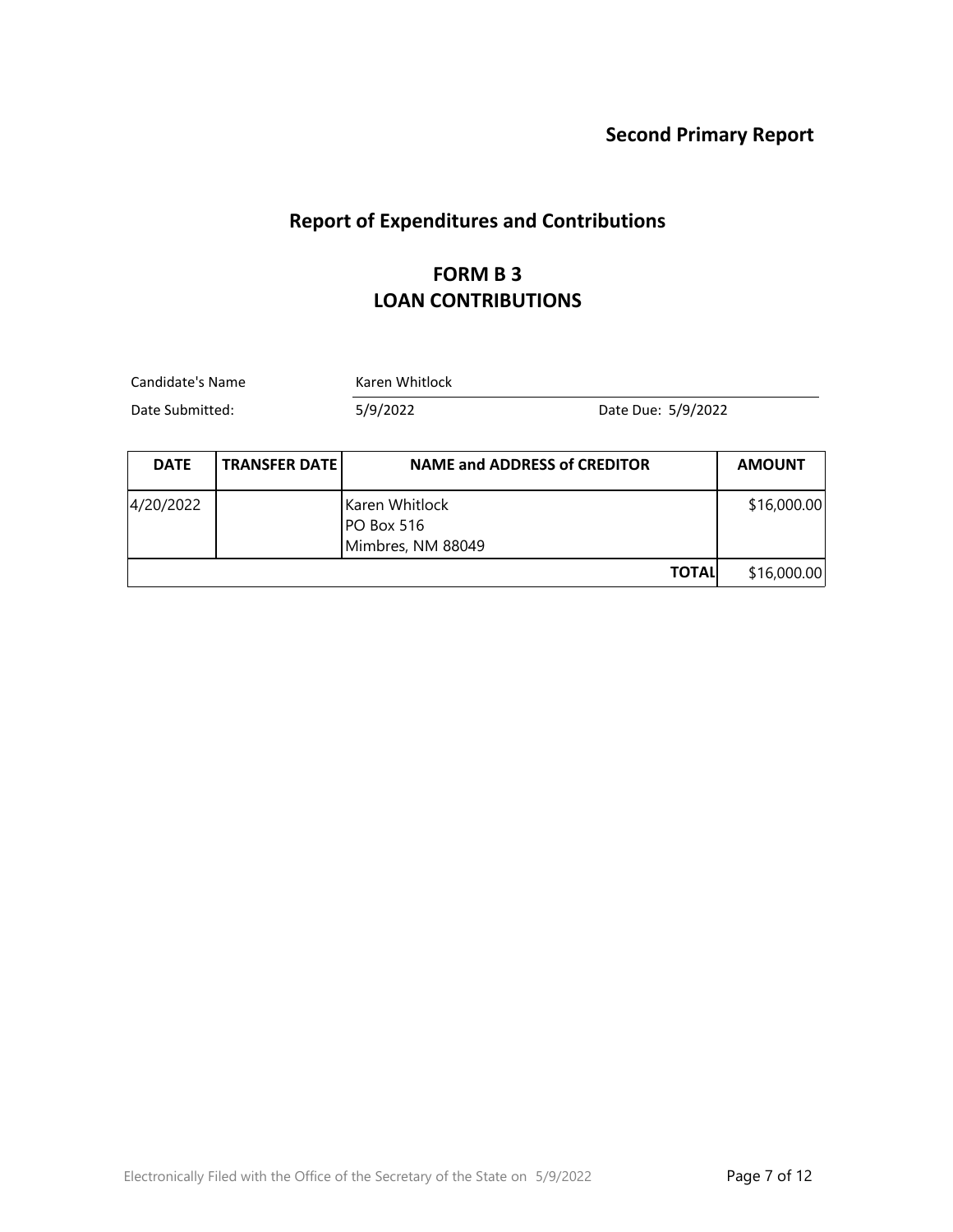# **Report of Expenditures and Contributions**

## **FORM B 4 LOANS FORGIVEN**

Candidate's Name Karen Whitlock

Date Submitted: 5/9/2022 Date Due: 5/9/2022

| <b>DATE</b> | <b>NAME and ADDRESS of CREDITOR</b> |  |
|-------------|-------------------------------------|--|
|             |                                     |  |
|             | <b>TOTALI</b>                       |  |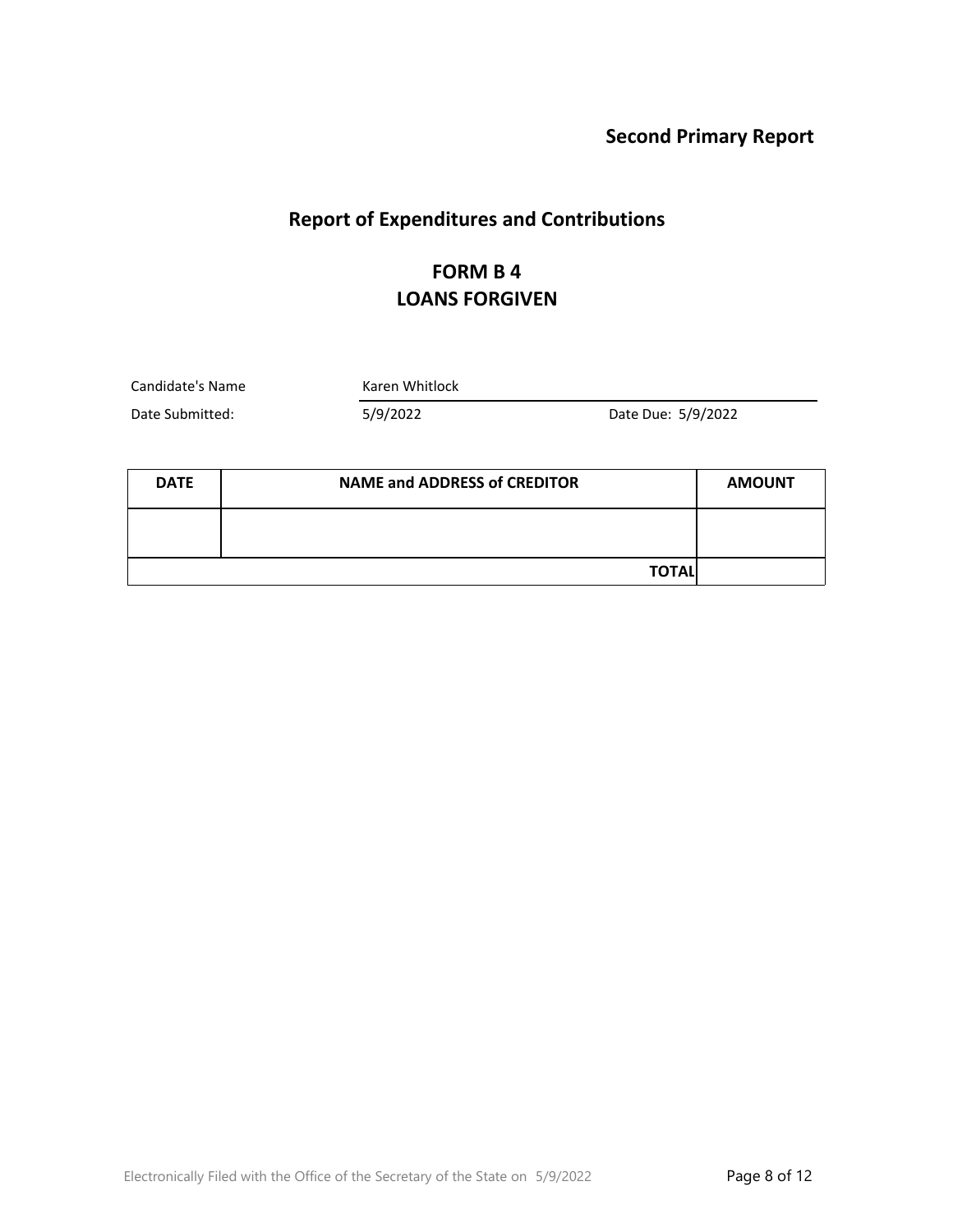# **Report of Expenditures and Contributions**

## **FORM C EXPENDITURES**

Candidate's Name Karen Whitlock

Date Submitted: 5/9/2022 Date Due: 5/9/2022

| <b>DATE</b> | <b>NAME and ADDRESS of PAYEE</b>                                           | <b>PURPOSE</b> | <b>Type</b> | <b>AMOUNT</b> |
|-------------|----------------------------------------------------------------------------|----------------|-------------|---------------|
| 4/5/2022    | Sascha Anderson<br>114 Camino Consuelo<br>Santa Fe, NM 87507<br>consulting | consulting     | Expenditure | \$2,033.20    |
| 4/10/2022   | ActBlue<br>366 Summer Street<br>Somerville, MA 02144<br>merchant fees      | merchant fees  | Expenditure | \$74.70       |
| 4/11/2022   | <b>USPS</b><br>3084 NM-35 N<br>Mimbres, NM 88049<br>postage                | postage        | Expenditure | \$80.00       |
| 4/12/2022   | <b>SWEL</b><br>1523 Mountain Rd NW<br>Albuquerque, NM 87104<br>consulting  | consulting     | Expenditure | \$3,196.88    |
| 4/13/2022   | Hemphill<br>520 W 11TH ST<br>SILVER CITY, NM 88061-4402<br>Photography     | Photography    | Expenditure | \$270.00      |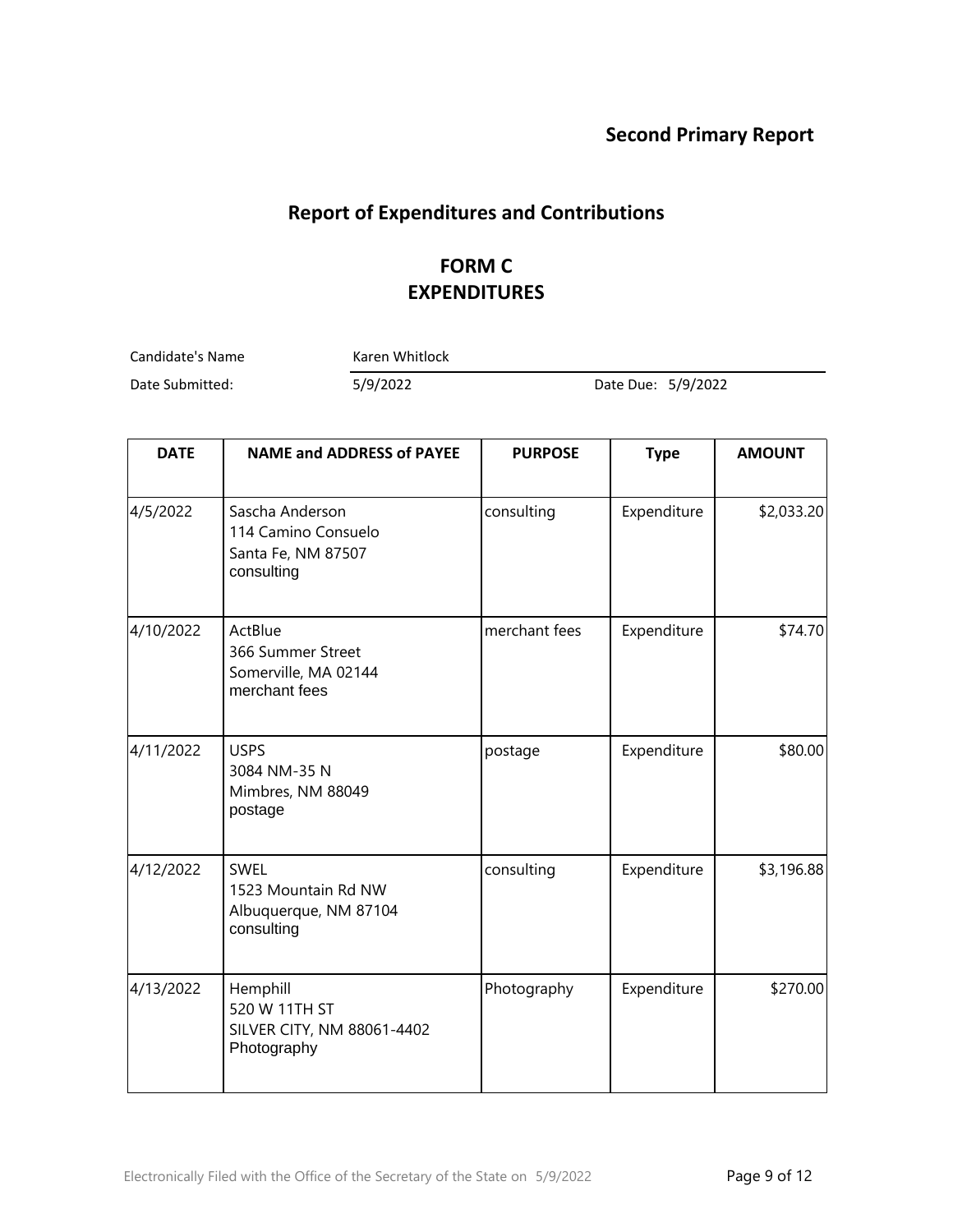| 4/25/2022 | Danny Arsola<br>1117 E 12th Street                                           | Music for event | Expenditure  | \$350.00    |
|-----------|------------------------------------------------------------------------------|-----------------|--------------|-------------|
|           | Silver City, NM 88061<br>Music for event                                     |                 |              |             |
| 5/1/2022  | ActBlue<br>366 Summer Street<br>Somerville, MA 02144<br>merchant fees        | merchant fees   | Expenditure  | \$2.97      |
| 5/2/2022  | <b>SWEL</b><br>1523 Mountain Rd NW<br>Albuquerque, NM 87104<br>Mailer        | Mailer          | Expenditure  | \$3,473.21  |
| 5/2/2022  | <b>Unicorn Press</b><br>2115 Memory Ln,<br>Silver City, NM 88061<br>printing | printing        | Expenditure  | \$54.00     |
|           |                                                                              |                 | <b>TOTAL</b> | \$15,188.13 |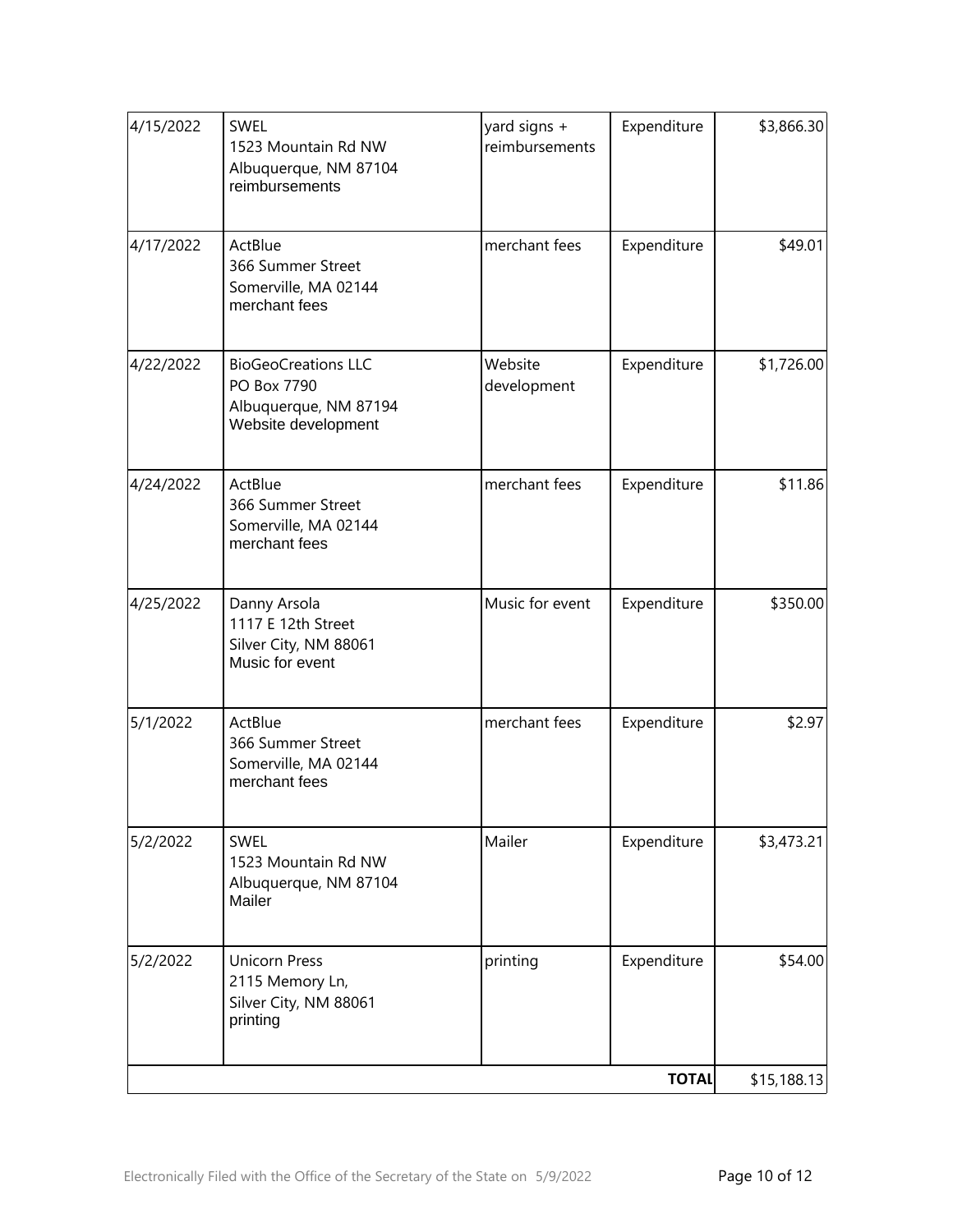# **Report of Expenditures and Contributions**

# **FORM C 1 LOAN REPAYMENTS**

| Candidate's Name | Karen Whitlock |                    |  |  |
|------------------|----------------|--------------------|--|--|
| Date Submitted:  | 5/9/2022       | Date Due: 5/9/2022 |  |  |

| <b>DATE</b> | <b>NAME of CREDITOR</b> | <b>AMOUNT</b> |
|-------------|-------------------------|---------------|
|             |                         |               |
|             |                         |               |
|             | <b>TOTAL</b>            |               |